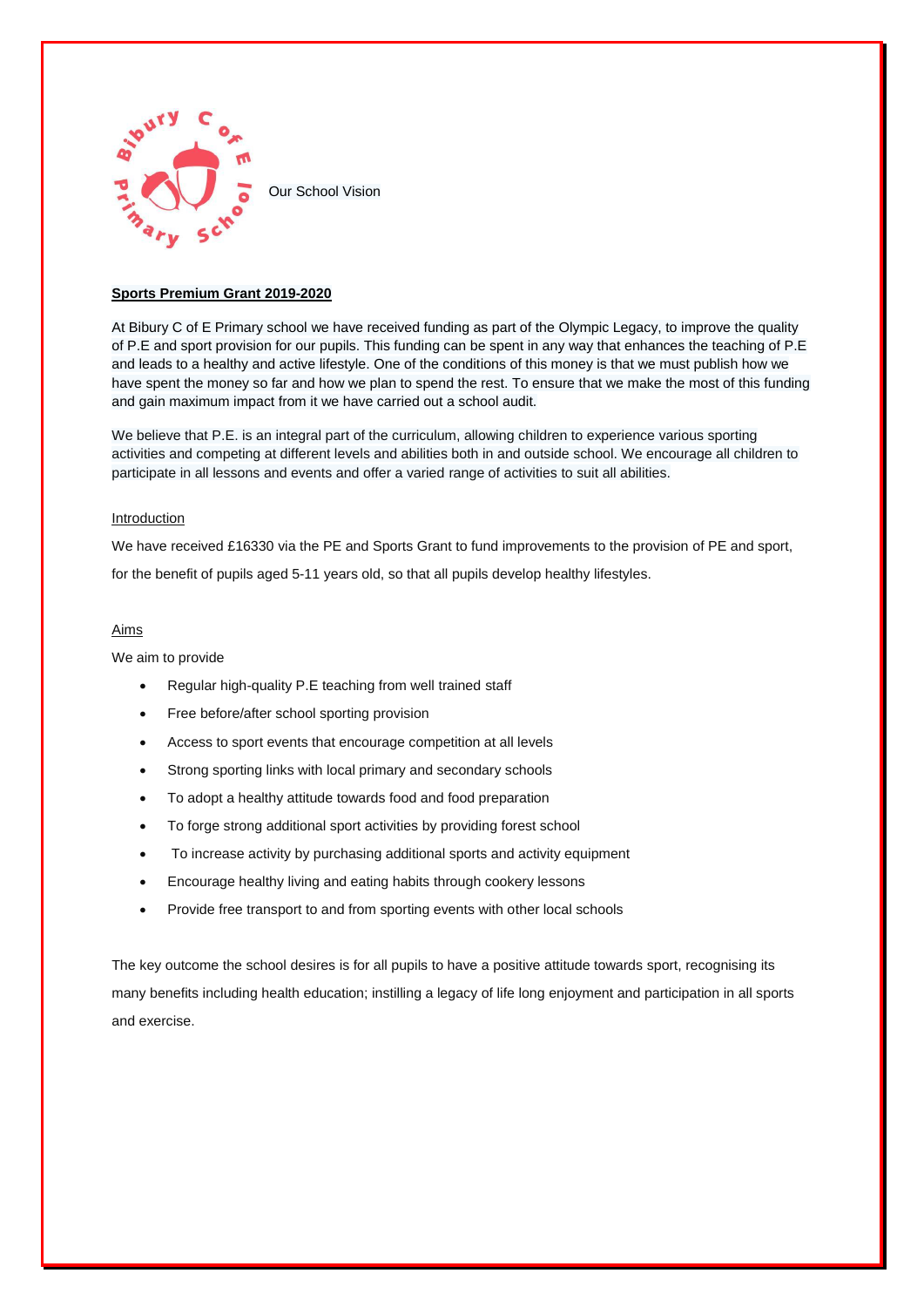| Spending and actions taken Funding Received 2017/18 £16340 |          |                             |                           |
|------------------------------------------------------------|----------|-----------------------------|---------------------------|
| Activity/Project                                           | Cost     | Objective                   | Impact                    |
| Subscription to the Cotswold                               | £325     | To increase participation   | Children experience       |
| <b>Sporting Partnership</b>                                |          | rates in competitive sports | new sports (Indoor        |
|                                                            |          | across the school.          | Athletics) and full       |
|                                                            |          |                             | range of competitive      |
|                                                            |          |                             | experiences, both         |
|                                                            |          |                             | team and individual       |
|                                                            |          |                             | leading to raised         |
|                                                            |          |                             | confidence levels and     |
|                                                            |          |                             | enjoyment.                |
|                                                            |          |                             | School awarded            |
|                                                            |          |                             | <b>Silver Sports mark</b> |
|                                                            |          |                             | award for 2018.           |
| Teacher Sports Co-ordinator                                | £3762.94 | To increase participation   | As above +                |
| for Cotswold sporting                                      |          | rates in competitive sports | participation in          |
| partnership                                                |          | across the school.          | activities such as        |
|                                                            |          | To promote new              | archery and whole         |
|                                                            |          | opportunities and make      | school Race for Life.     |
|                                                            |          | links with other schools    |                           |
|                                                            |          | and local organisations.    |                           |
| Healthy Lifestyle curriculum                               | £762.47  | Enriching the school's      | Helping children to       |
| delivery by The Kitchen Club                               |          | sports and health           | learn about a healthy     |
|                                                            |          | curriculum                  | balanced diet to          |
|                                                            |          |                             | complement their          |
|                                                            |          |                             | activity levels           |
| Sports coaching from Up                                    | £6699.00 | Increased pupil outcomes,   | Staff have improved       |
| and under sports                                           |          | Improved fitness and        | confidence levels         |
|                                                            |          | attainment levels.          | when teaching PE.         |
|                                                            |          | Skills and growth in        | Children experience       |
|                                                            |          | teamwork and                | high quality PE           |
|                                                            |          | communication skills        | teaching.                 |
|                                                            |          |                             | Children enjoy            |
|                                                            |          |                             | activities which leads    |
|                                                            |          |                             | to improved fitness       |
|                                                            |          |                             | levels and                |
|                                                            |          |                             | concentration in the      |
|                                                            |          |                             | classroom.                |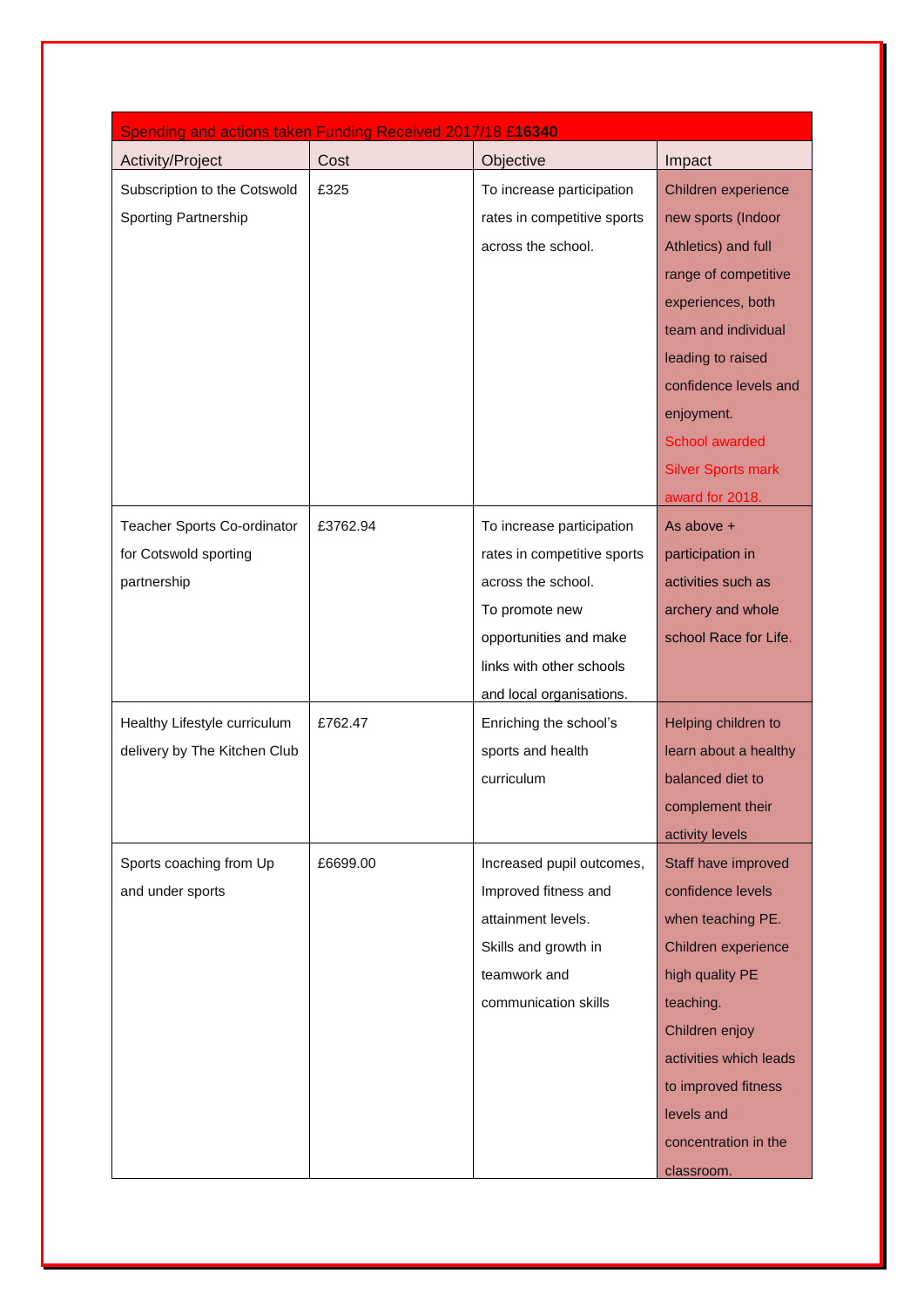|                              |           |                             | Children grow in<br>confidence and are<br>better able to access<br>competitive sport. |
|------------------------------|-----------|-----------------------------|---------------------------------------------------------------------------------------|
| Sports fitness activities    | £1488     | Improved fitness, skills    | Children grow in                                                                      |
| which include a whole school |           | and growth in teamwork      | confidence and                                                                        |
| dance day and water sports   |           | and communication skills.   | fitness levels improve,                                                               |
| activities for KS2 children  |           |                             | which leads to greater                                                                |
|                              |           | To give children an         | enjoyment of PE and                                                                   |
|                              |           | opportunity to participate  | improved self-esteem.                                                                 |
|                              |           | in a wide range of sporting |                                                                                       |
|                              |           | activities, promoting self- |                                                                                       |
|                              |           | confidence and              |                                                                                       |
|                              |           | expression.                 |                                                                                       |
| Transportation               | £1030.45  | Providing transportation to | Improved                                                                              |
|                              |           | and from local events with  | opportunities to                                                                      |
|                              |           | other schools               | participate in                                                                        |
|                              |           |                             | competitive sports                                                                    |
|                              |           |                             | improving confidence                                                                  |
|                              |           |                             | and social links                                                                      |
| Equipment                    | £1280.64  | Maintain and improve the    | <b>Higher quality PE</b>                                                              |
|                              |           | school's PE resources.      | teaching, leading to                                                                  |
|                              |           |                             | children's higher                                                                     |
|                              |           |                             | attainment in the                                                                     |
|                              |           |                             | subject.                                                                              |
| <b>Forest School</b>         | £81.50    | To give children basic      | Staff have improved                                                                   |
|                              |           | lifesaving skills.          | understanding leading                                                                 |
|                              |           |                             | to greater confidence                                                                 |
|                              |           |                             | and health                                                                            |
|                              |           |                             | awareness.                                                                            |
| Project Touchline            | 900.00    | Using sport to teach        | Children have                                                                         |
|                              |           | Christian values and the    | improved confidence                                                                   |
|                              |           | Christian faith.            | and Christian                                                                         |
|                              |           |                             | awareness through                                                                     |
|                              |           |                             | sport.                                                                                |
| Total                        | £16330.00 |                             |                                                                                       |